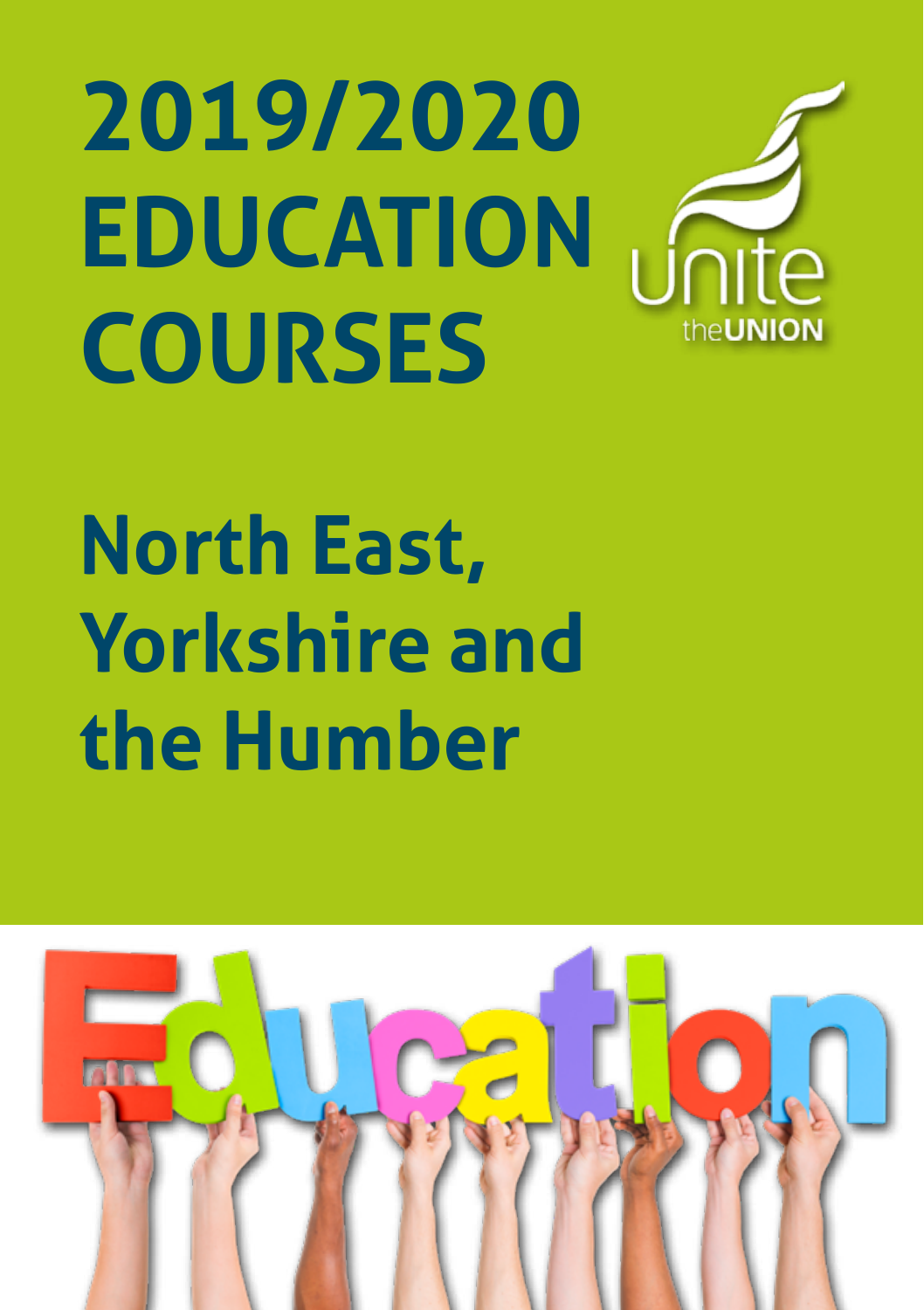*"Unite's education courses have given me the knowledge and skills I need to represent my members. Through them I have gained courage, self-esteem, comradeship, political awareness and last, but not least, a great education"*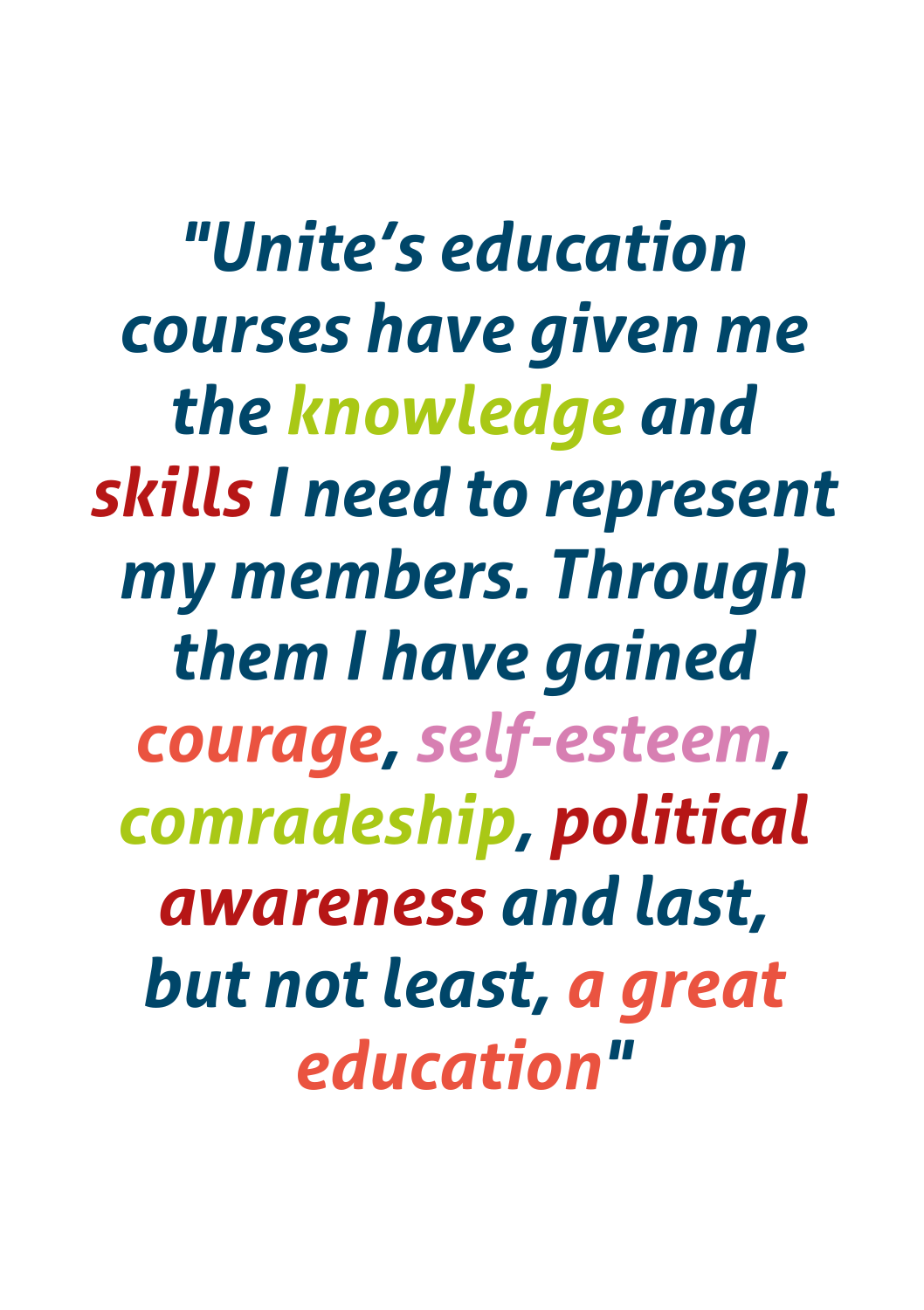# **Welcome**

This region has a strong tradition of providing first class activist education. We hope 2019 will build on this tradition further.

The 'New Reps Induction' Course is designed to enable all Unite reps (Workplace Reps, Health & Safety Reps, Union Learning Reps and Equality Reps) to train together to gain the skills needed to best support their members in the workplace. It also gives new representatives a better understanding of the Unite team in their workplace and how they can work together.

For workplaces with larger numbers of representatives wishing to be trained together alternative provision can be discussed. If you have any questions or queries, please do not hesitate to contact us.

education.northeastyorks@unitetheunion.org or call 0113 2364830 and ask for the education department.



**Andy Pearson Regional Education Officer**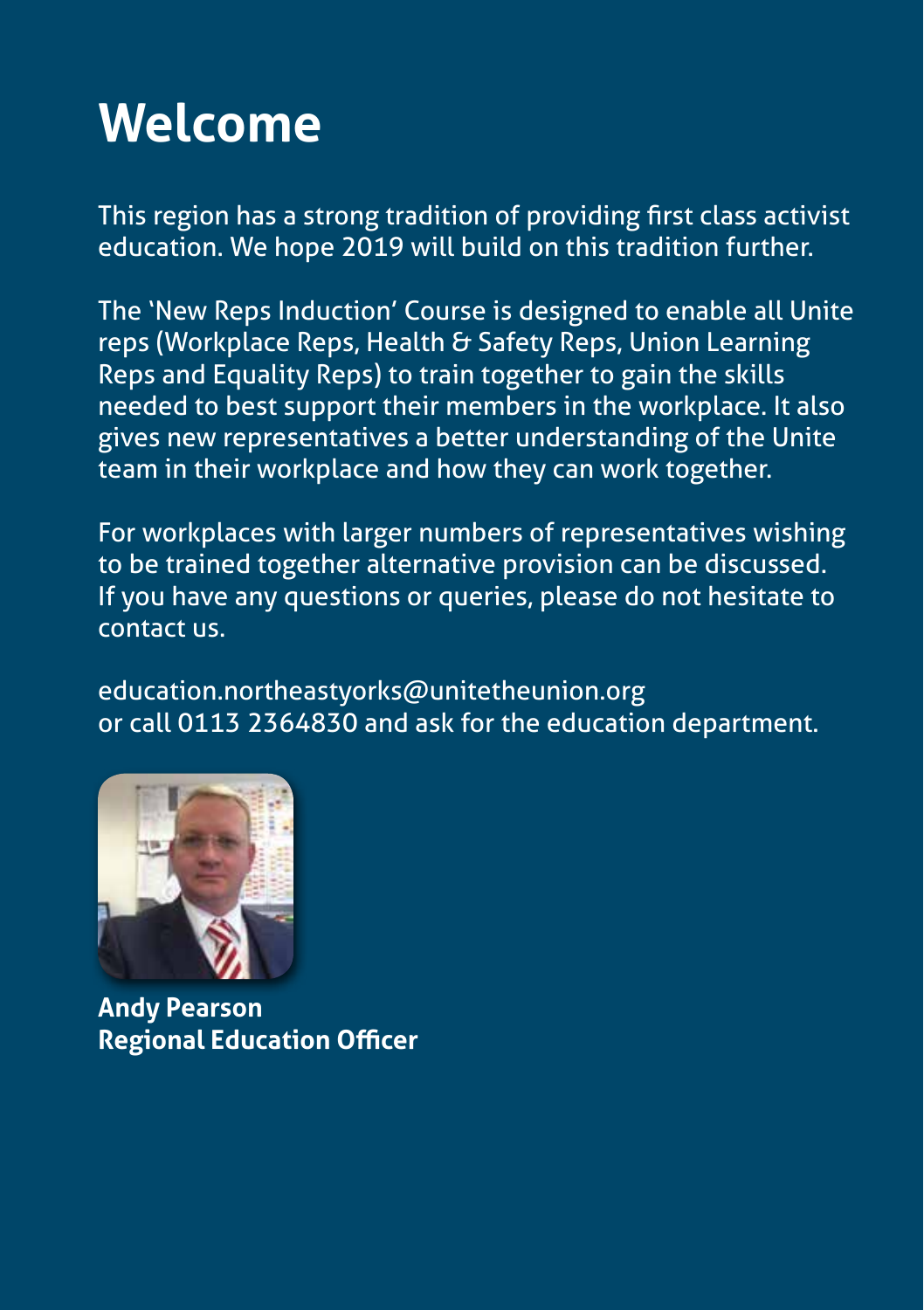# **New Reps Induction**

### **Who should attend?**

This course is designed for new representatives or those who have not received training in the last five years. The course is the induction for all workplace representatives, health & safety representatives, learning representatives and equality representatives.

### **What will I learn?**

The course covers a number of topics to prepare you for your role as a Unite representative.



- Roles and Responsibilities
- ACAS and other legislation know your rights
- Unite structures and where you fit in
- Understanding risk assessment and why it's every reps responsibility
- Giving members information, advice and guidance
- Why recruit members?
- Understanding the Equality Act 2010
- Knowing your agreements and the Unite Broad Industrial Strategy
- Introduction to leadership
- Our history research and presentation skills
- **Note taking**
- Interviewing members
- Dignity at work Bullying and harassment
- Barriers to learning and engagement for members
- Understanding grievance and disciplinary policies why all reps should know these!
- Understanding negotiations
- Developing a workplace project

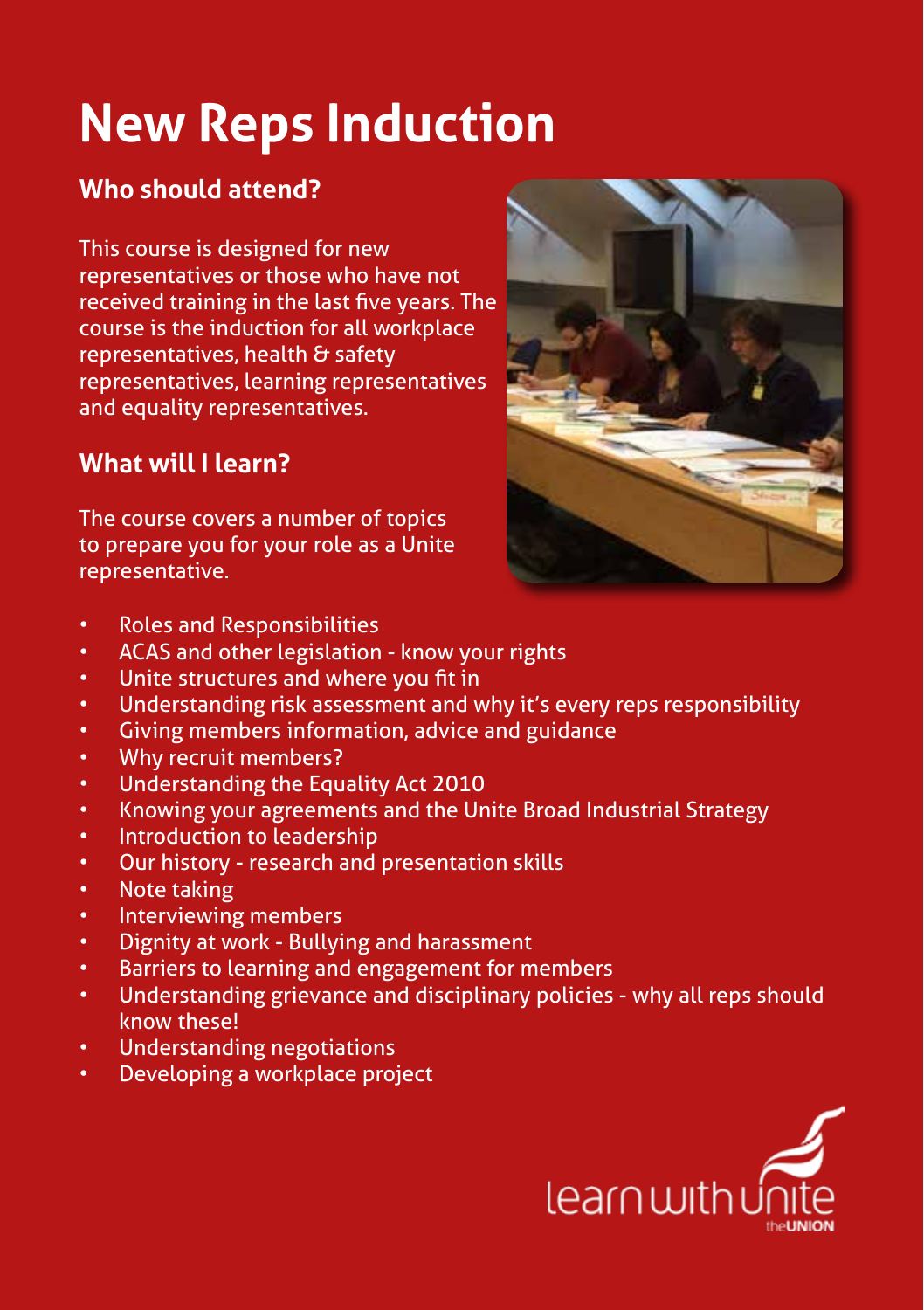### **New Reps Induction Training**

This course has a duration of ten days and is delivered either one day per week for ten weeks, or as two five day blocks. The course is designed for all new representatives (Workplace Reps, Health and Safety Reps, Union Learning Reps and Equality Reps). This course is designed to give all representatives the same skills and knowledge needed to carry out their elected posts within the workplace.

### **Leeds**

### **Day Release Options**

| <b>END</b>             | <b>PATTERN</b>                                |
|------------------------|-----------------------------------------------|
| Tuesday 4th June 2019  | 10 Tuesdays                                   |
| Monday 18th Nov 2019   | 10 Mondays                                    |
| Monday 16th Mar 2020   | 10 Mondays                                    |
| Thurs 19th Mar 2020    | 10 Thursdays                                  |
| Tuesday 7th July 2020  | 10 Tuesdays                                   |
|                        |                                               |
| <b>END</b>             | <b>PATTERN</b>                                |
| Friday 22nd March 2019 | Part 1                                        |
| Friday 5th July 2019   | Part 2                                        |
| Friday 6th Sept 2019   | Part 1                                        |
| Friday 20th Dec 2019   | Part 2                                        |
| Friday 10th Jan 2020   | Part 1                                        |
|                        | Part 2                                        |
| Friday 1st May 2020    | Part 1                                        |
|                        | Part 2                                        |
|                        | Friday 24th Apr 2020<br>Friday 31st July 2020 |

*Note: - When booking a block course please ensure you book both part 1 & 2 at the same time*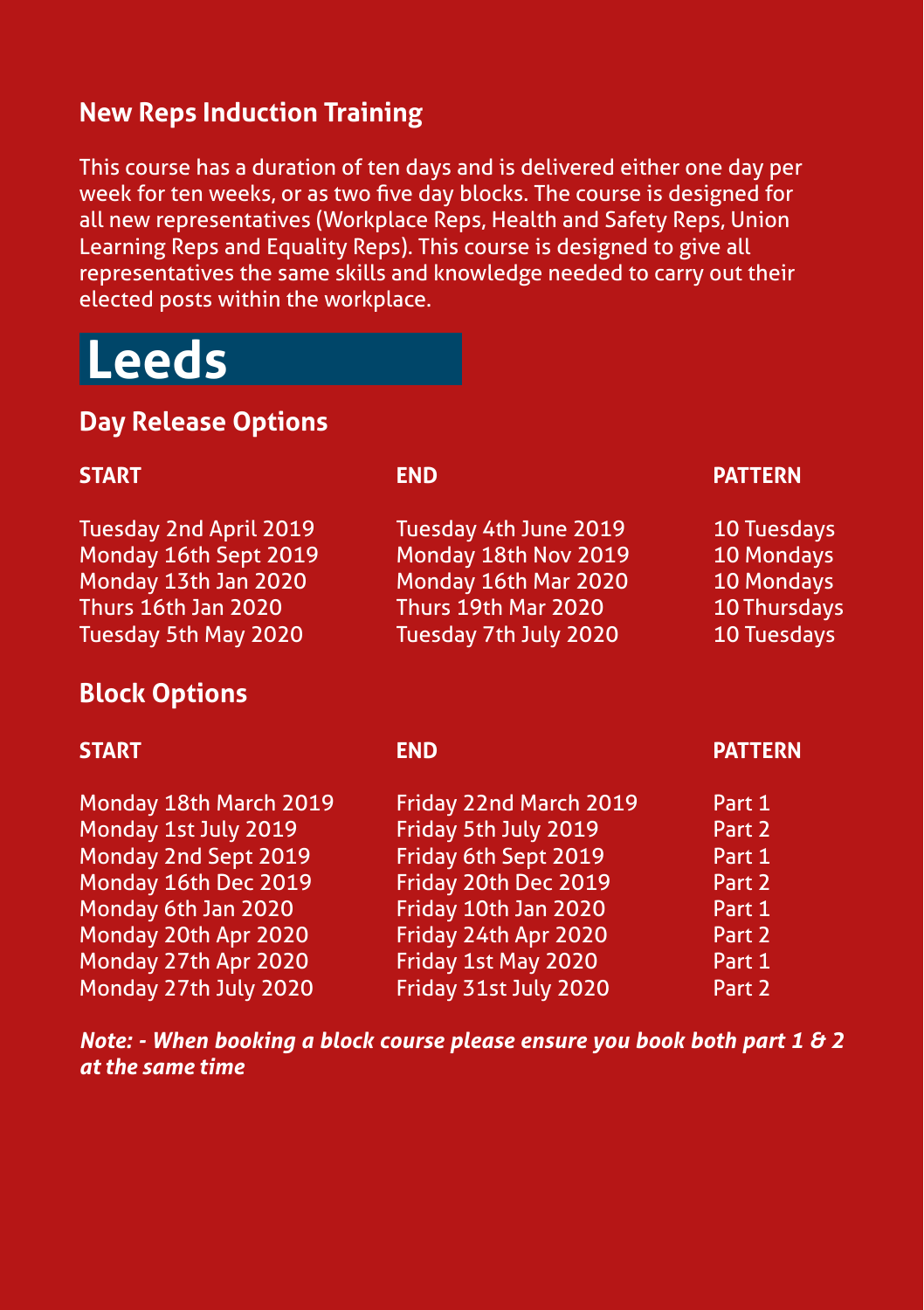### **New Reps Induction Training**

# **Sheffield**

### **Day Release Options**

#### **START END PATTERN**

| Weds 3rd Apr 2019    | Weds 5th June 2019        | 10 Weds     |
|----------------------|---------------------------|-------------|
| Tues 17th Sept 2019  | <b>Tues 19th Nov 2019</b> | 10 Tuesdays |
| Tuesday 7th Jan 2020 | Tuesday 10th March 2020   | 10 Tuesdays |
| Weds 8th Apr 2020    | Weds 10th June 2020       | 10 Weds     |

### **Block Options**

| <b>START</b>           | <b>END</b>             | <b>PATTERN</b> |
|------------------------|------------------------|----------------|
| Monday 18th March 2019 | Friday 22nd March 2019 | Part 1         |
| Monday 24th June 2019  | Friday 28th June 2019  | Part 2         |
| Monday 2nd Sept 2019   | Friday 6th Sept 2019   | Part 1         |
| Monday 9th Dec 2019    | Friday 13th Dec 2019   | Part 2         |
| Monday 30th March 2020 | Friday 3rd Apr 2020    | Part 1         |
| Monday 29th June 2020  | Friday 3rd July 2020   | Part 2         |

*Note: - When booking a block course please ensure you book both part 1 & 2 at the same time*

## **Middlesbrough**

### **Day Release Options**

Tues 16th Apr 2019 Tues 18th June 2019 10 Tuesday<br>Thursday 19th Sept 2019 Thursday 21st Nov 2019 10 Thursday Thursday 19th Sept 2019 Thursday 21st Nov 2019 10 Thursdays<br>Tuesday 14th Jan 2020 Tuesday 17th March 2020 10 Tuesdays Tuesday 17th March 2020

#### **START END PATTERN**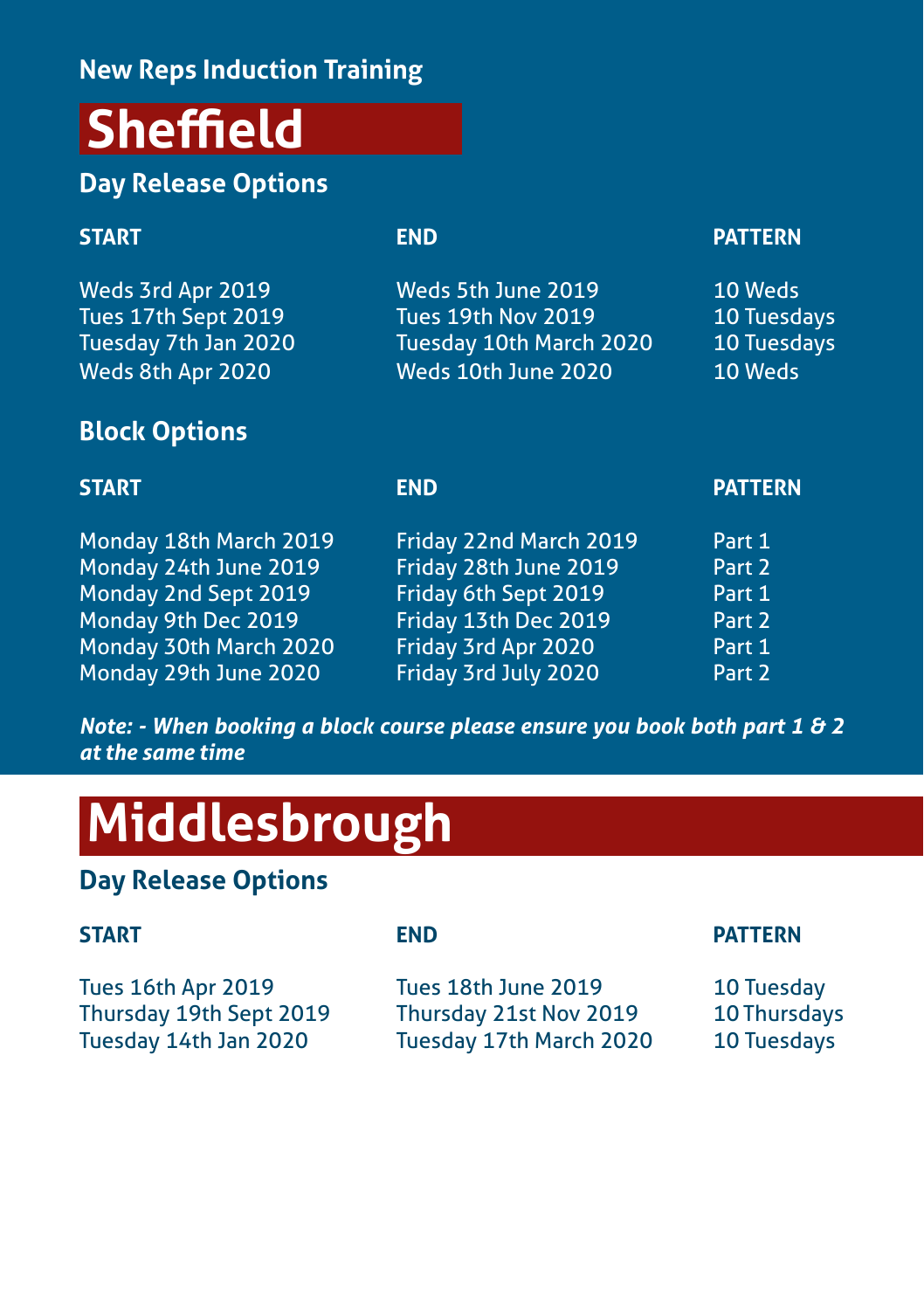# **Hull**

### **Day Release Options**

#### **START END PATTERN**

| Monday 16th Sept 2019 | Monday 18th Nov 2019 '  | <b>10 Mondays</b> |
|-----------------------|-------------------------|-------------------|
| Tuesday 14th Jan 2020 | Tuesday 17th March 2020 | 10 Tuesdays       |
| Thursday 9th Apr 2020 | Thursday 11th June 2020 | 10 Thursdays      |

### **Block Options**

| <b>START</b>           | <b>END</b>             | <b>PATTERN</b> |
|------------------------|------------------------|----------------|
| Monday 18th March 2019 | Friday 22nd March 2019 | Part 1         |
| Monday 15th July 2019  | Friday 19th July 2019  | Part 2         |
| Monday 9th Sept 2019   | Friday 13th Sept 2019  | Part 1         |
| Monday 9th Dec 2019    | Friday 13th Dec 2019   | Part 2         |
| Monday 30th March 2020 | Friday 3rd Apr 2020    | Part 1         |
| Monday 29th June 2020  | Friday 3rd July 2020   | Part 2         |

*Note: - When booking a block course please ensure you book both part 1 & 2 at the same time*

### **Block Options**

| <b>START</b>           | <b>END</b>             | <b>PATTERN</b> |
|------------------------|------------------------|----------------|
| Monday 11th March 2019 | Friday 15th March 2019 | Part 2         |
| Monday 10th June 2019  | Friday 14th June 2019  | Part 2         |
| Monday 9th Sept 2019   | Friday 13th Sept 2019  | Part 1         |
| Monday 16th Dec 2019   | Friday 20th Dec 2019   | Part 2         |
| Monday 6th Jan 2020    | Friday 10th Jan 2020   | Part 1         |
| Monday 20th Apr 2020   | Friday 24th Apr 2020   | Part 2         |
| Monday 27th Apr 2020   | Friday 1st May 2020    | Part 1         |
| Monday 29th Jun 2020   | Friday 3rd July 2020   | Part 2         |

*Note: - When booking a block course please ensure you book both part 1 & 2 at the same time*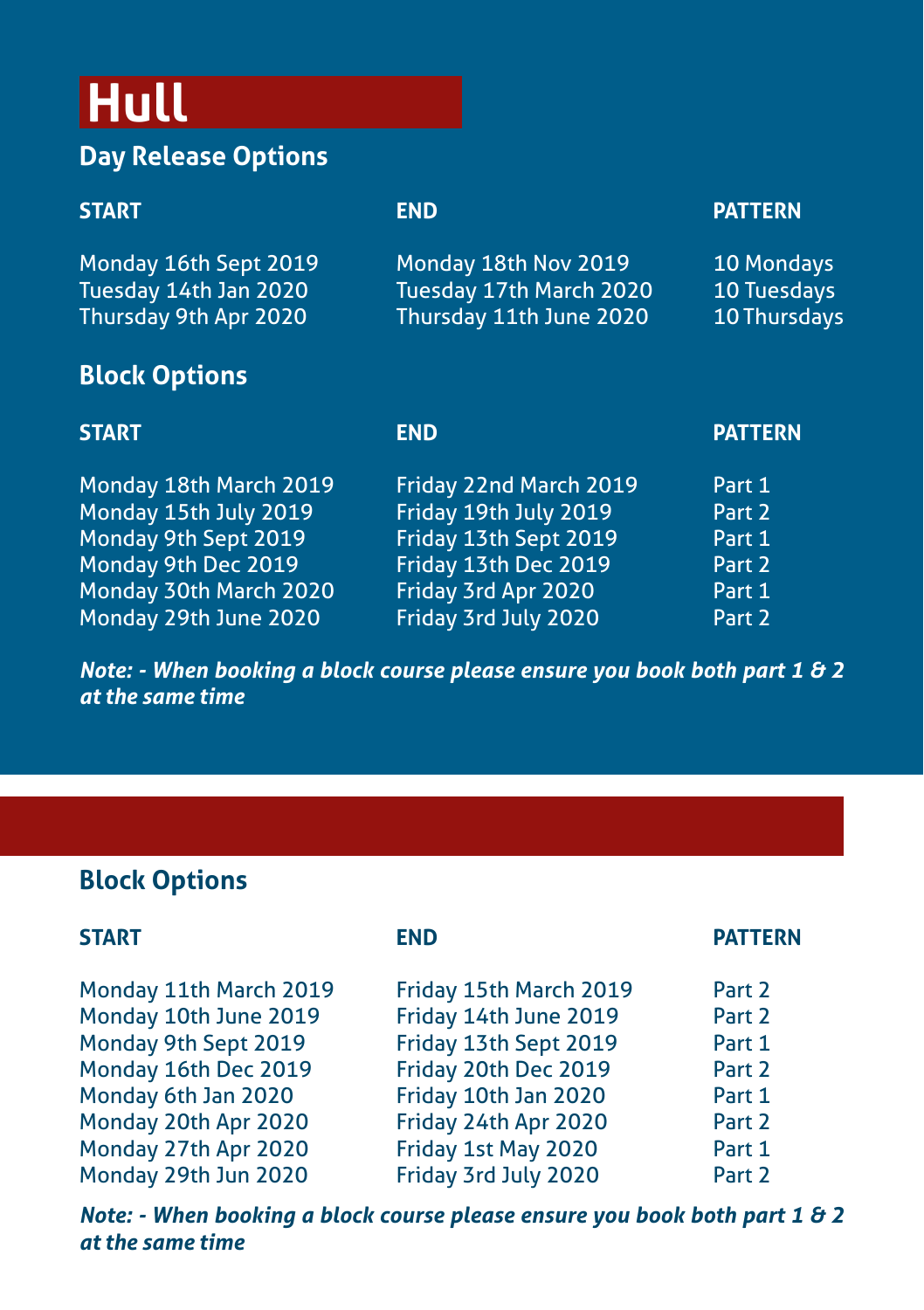### **New Reps Induction Training**

### **Newcastle**

### **Day Release Options**

| <b>START</b>                                   | <b>END</b>                                        | <b>PATTERN</b>             |
|------------------------------------------------|---------------------------------------------------|----------------------------|
| Thursday 16th Jan 2020<br>Monday 27th Apr 2020 | Thursday 19th March 2020<br>Monday 29th June 2020 | 10 Thursdays<br>10 Mondays |
| <b>Block Options</b>                           |                                                   |                            |
|                                                |                                                   |                            |
| <b>START</b>                                   | <b>END</b>                                        | <b>PATTERN</b>             |

*Note: - When booking a block course please ensure you book both part 1 & 2 at the same time.*

*Due to the an office refit, it is not possible to run course in Newcastle throughout 2019.*

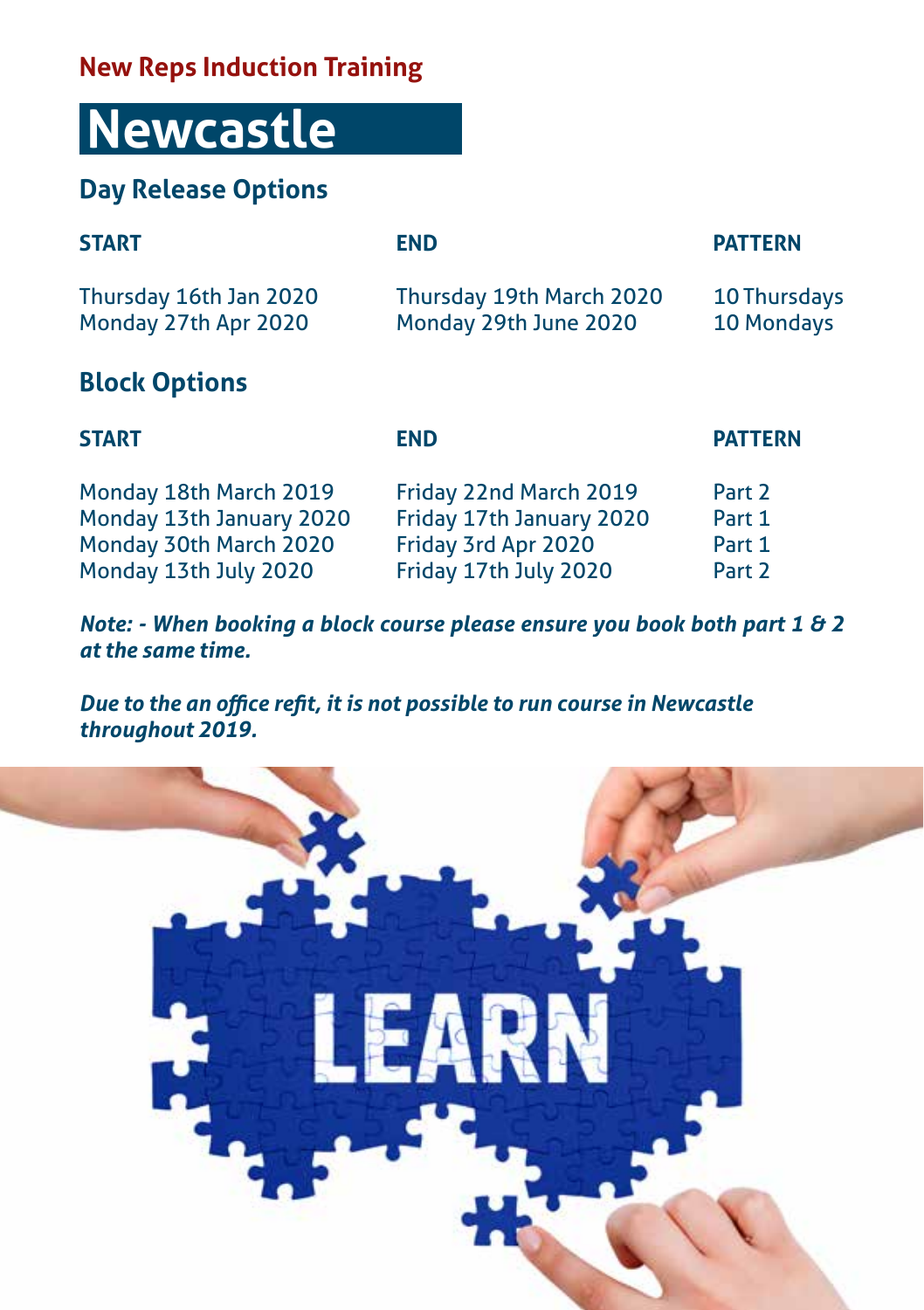### **Workplace Reps Stage Two**

### **Who should attend?**

This course is designed as follow on training for those workplace representatives who have completed the New Reps Induction. The course is designed to enhance your skills in holding meetings, understanding redundancy and a wide range of other employment law related topics.

### **What will I learn?**

The course covers a number of topics to advance some of your key skills in your role as a Unite Workplace Representative.

- Understanding employment rights in the workplace
- Utilising employment law to defend your members
- Understanding the employment tribunal process
- Dealing with redundancy
- Understanding the employment contract
- Communicating with members
- Developing a workplace project
- Ending the employment relationship, what is fair?
- What is TUPE?
- Getting the best for your members
- Organising to win

### **Leeds**

Weds 3rd Apr 2019 Weds 19th June 2019 12 Weds Tuesday 17th Sept 2019 Tuesday 3rd Dec 2019 12 Tuesdays Tuesday 14th Jan 2020 Tuesday 31st March 2020 12 Tuesdays Thursday 7th May 2020 Thursday 23rd July 2020 12 Thursdays

# **Sheffield**

Thursday 4th Apr 2019 Thursday 20th June 2019 12 Thursdays<br>
Thursday 19th Sept 2019 Thursday 5th Dec 2019 12 Thursdays Thursday 19th Sept 2019 Thursday 9th Apr 2020 Thursday 25th June 2020 12 Thursdays

#### **START END PATTERN**

- 
- 
- 
- 

#### **START END PATTERN**

- 
-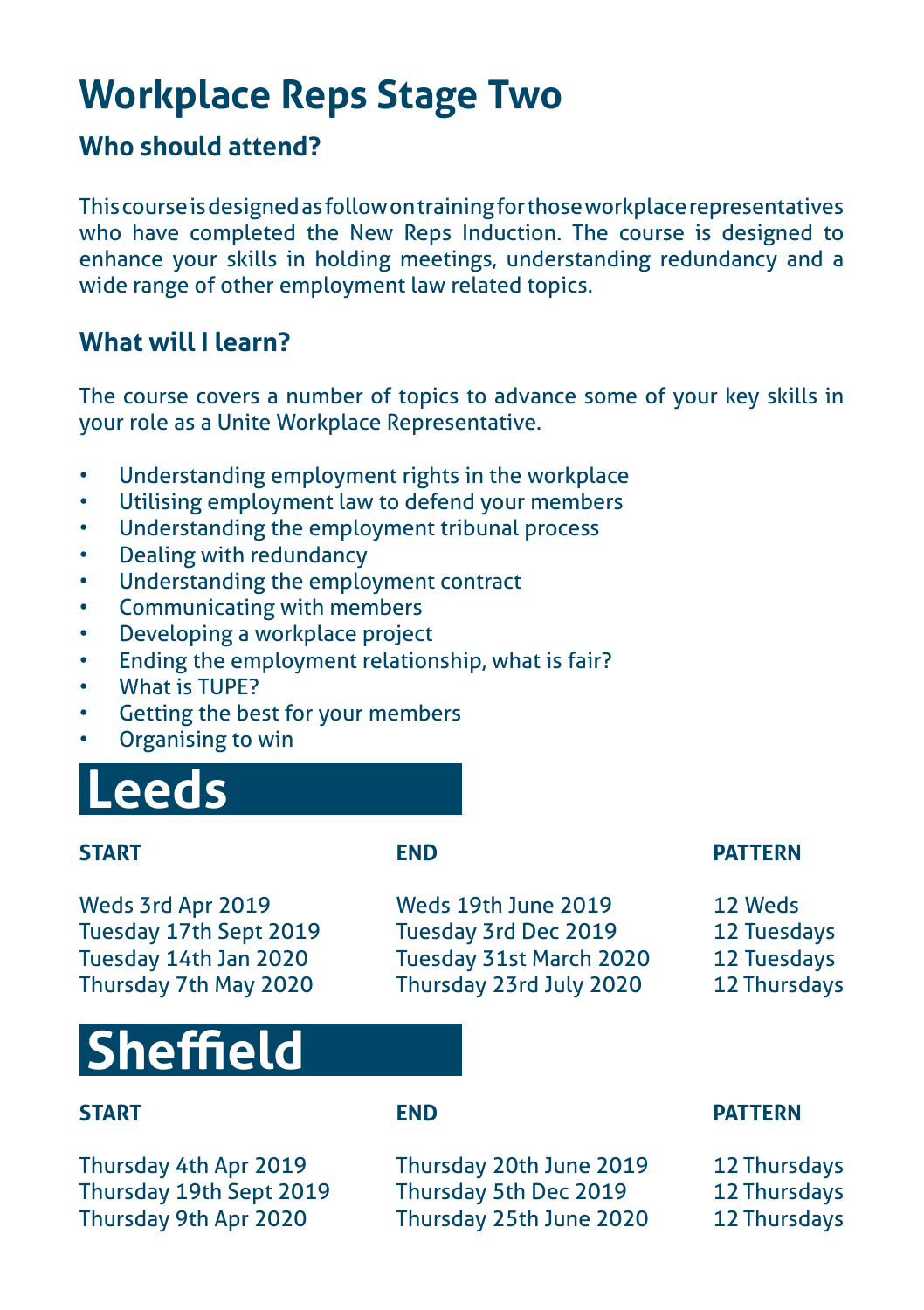### **Workplace Reps Stage Two**

# **Hull**

Weds 3rd Apr 2019 Weds 19th June 2019 12 Weds Tuesday 17th Sept 2019<br>Tuesday 7th Apr 2020

Tuesday 23rd June 2020 12 Tuesdays

### **START END PATTERN**

# **Middlesbrough**

Thursday 23rd Jan 2020 Thursday 9th Apr 2020 12 Thursdays<br>Tuesday 12th May 2020 Tuesday 28th July 2020 12 Tuesdays

### Monday 16th Sept 2019 Monday 2nd Dec 2019 12 Mondays Tuesday 28th July 2020 12 Tuesdays

#### **START END PATTERN**

# **Newcastle**

**START END PATTERN** Wednesday 8th Jan 2020 Wednesday 25th March 2020 12 Weds \* KNOWLED(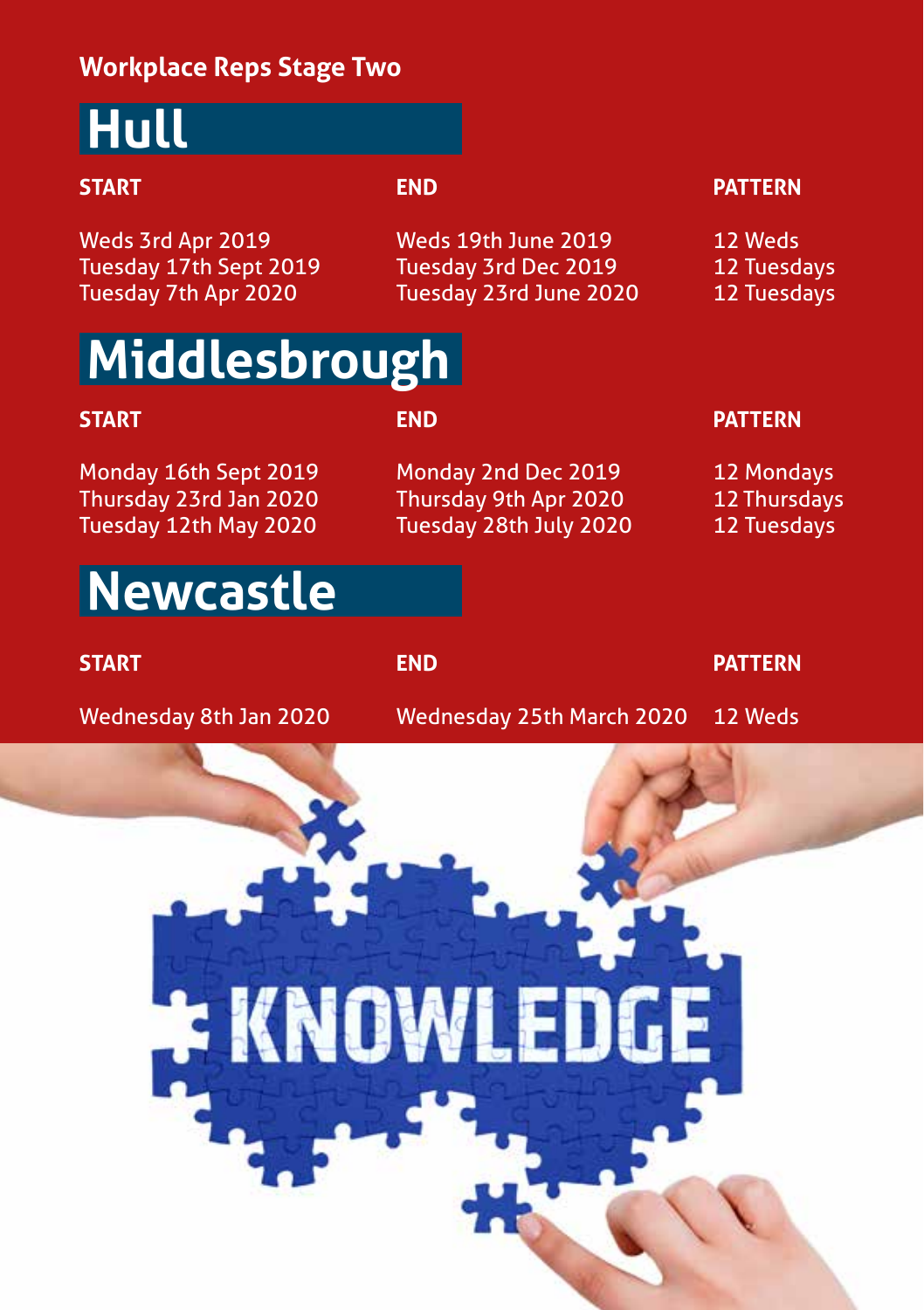# **Apply Now**

# **Application form overleaf**

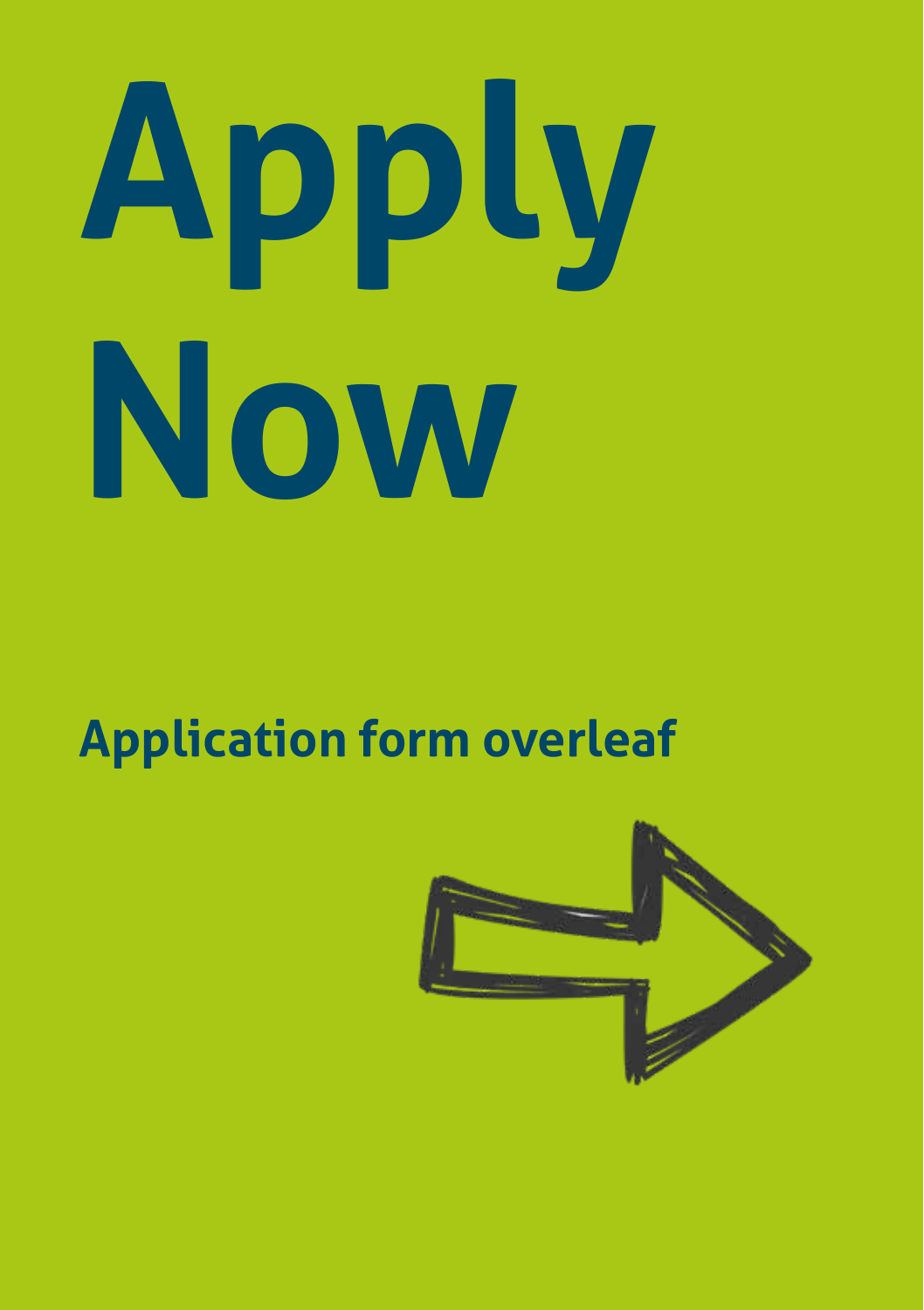|                             | Please complete this form for your chosen course and very importantly send to the correct education office<br>as indicated on the reverse of this form. Alternatively enrol online at www.unitetheunion.org/education.<br><b>Education Course Application Form</b> |                      |                                                            | MOINID <sub>el</sub><br><b>PE</b> |
|-----------------------------|--------------------------------------------------------------------------------------------------------------------------------------------------------------------------------------------------------------------------------------------------------------------|----------------------|------------------------------------------------------------|-----------------------------------|
| Course Title:               |                                                                                                                                                                                                                                                                    | Course Code:         |                                                            |                                   |
| <b>Course Dates:</b>        | ë<br>From:                                                                                                                                                                                                                                                         | Venue:               |                                                            |                                   |
|                             | An alternative date will be offered if the chosen date is oversubscribed                                                                                                                                                                                           |                      |                                                            |                                   |
| Full Name:                  |                                                                                                                                                                                                                                                                    | Membership Number:   |                                                            |                                   |
|                             |                                                                                                                                                                                                                                                                    |                      | Yes I have been a paying member for 6 months (Please tick) |                                   |
| Date of Birth:<br>dd mm yy: |                                                                                                                                                                                                                                                                    | Gender (Please tick) | Male                                                       | Female                            |
| Address:                    |                                                                                                                                                                                                                                                                    |                      |                                                            |                                   |
|                             |                                                                                                                                                                                                                                                                    |                      |                                                            |                                   |
|                             |                                                                                                                                                                                                                                                                    |                      |                                                            |                                   |
| Post Code:                  |                                                                                                                                                                                                                                                                    | Home Telephone:      |                                                            |                                   |
| Mobile:                     |                                                                                                                                                                                                                                                                    | Work Telephone:      |                                                            |                                   |
| Email:                      |                                                                                                                                                                                                                                                                    | Employer's Name:     |                                                            |                                   |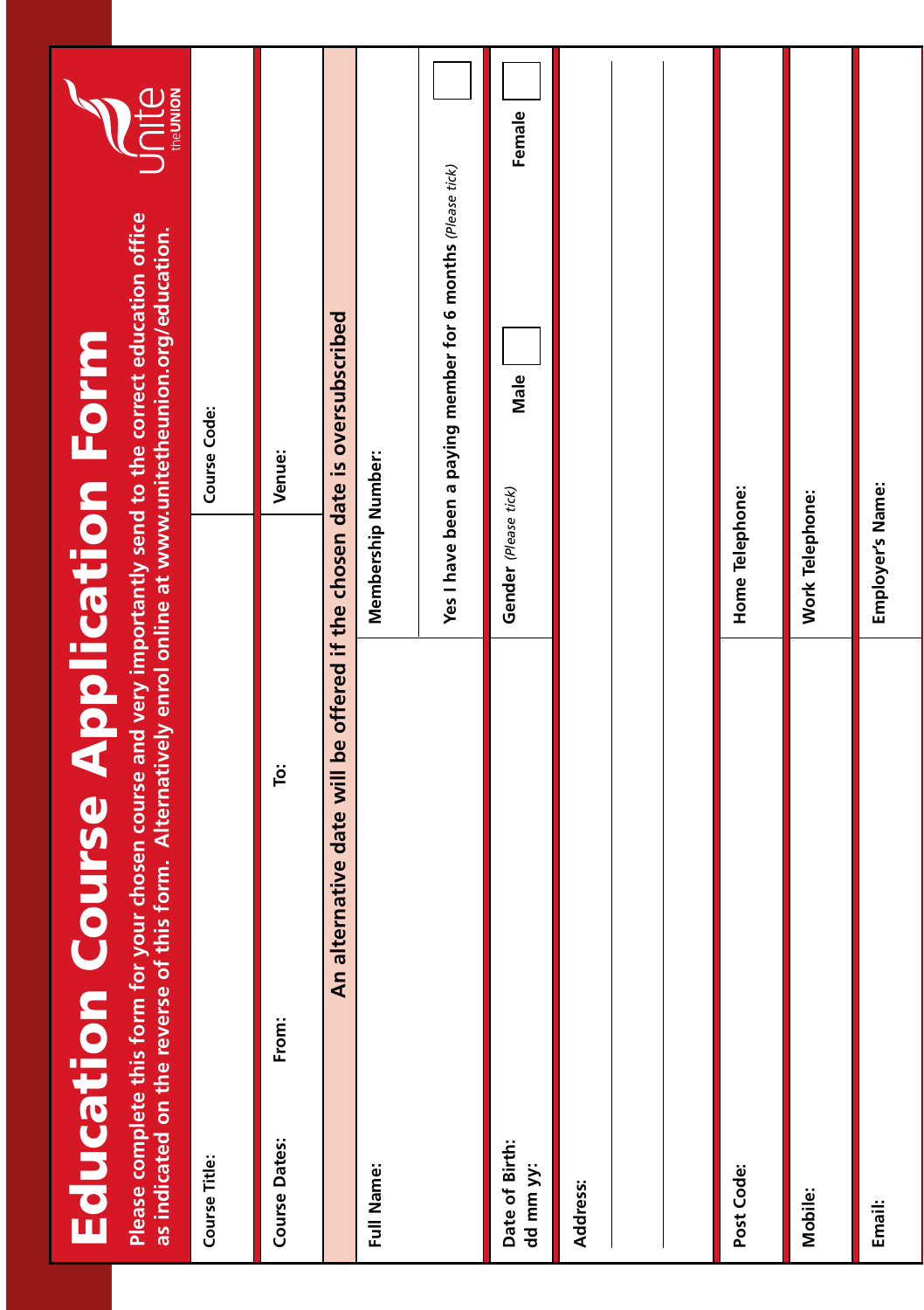| Equality Rep            |                               | Asian or Asian British - Pakistani   | Black or Black British - Caribbean              | Mixed - White and Asian        | Mixed - any other mixed background | White - any other White background |                          | My employer will grant me paid release<br>to attend a union course (Please tick) |                                                                                                                                                      | Date:                                                           | Date:                | connected with your trade union 'duties' (negotiating, representing people etc.). However, if you have been told by your employer that you will not receive paid<br>at a later date which may delay your application. Once we have received your application form we will confirm in writing whether or not you have been allocated<br>Before applying for a course would you please ensure that your Regional Officer has been notified of your election/union position as this helps to alleviate problems<br>release, you must raise the issue with your regional officer before you attend the course. <u>Unite Education is not responsible for obtaining your paid release.</u><br>a course place. It is up to you to secure your paid release. Employment legislation entitles you to payment of wages etc. for training you undertake that is |
|-------------------------|-------------------------------|--------------------------------------|-------------------------------------------------|--------------------------------|------------------------------------|------------------------------------|--------------------------|----------------------------------------------------------------------------------|------------------------------------------------------------------------------------------------------------------------------------------------------|-----------------------------------------------------------------|----------------------|-------------------------------------------------------------------------------------------------------------------------------------------------------------------------------------------------------------------------------------------------------------------------------------------------------------------------------------------------------------------------------------------------------------------------------------------------------------------------------------------------------------------------------------------------------------------------------------------------------------------------------------------------------------------------------------------------------------------------------------------------------------------------------------------------------------------------------------------------------|
|                         |                               |                                      |                                                 |                                |                                    |                                    |                          |                                                                                  |                                                                                                                                                      |                                                                 |                      |                                                                                                                                                                                                                                                                                                                                                                                                                                                                                                                                                                                                                                                                                                                                                                                                                                                       |
| <b>Learning Rep</b>     |                               |                                      |                                                 |                                |                                    |                                    |                          |                                                                                  |                                                                                                                                                      |                                                                 |                      |                                                                                                                                                                                                                                                                                                                                                                                                                                                                                                                                                                                                                                                                                                                                                                                                                                                       |
|                         |                               |                                      |                                                 |                                |                                    |                                    |                          |                                                                                  |                                                                                                                                                      |                                                                 |                      |                                                                                                                                                                                                                                                                                                                                                                                                                                                                                                                                                                                                                                                                                                                                                                                                                                                       |
|                         |                               |                                      |                                                 |                                |                                    |                                    |                          |                                                                                  |                                                                                                                                                      |                                                                 |                      |                                                                                                                                                                                                                                                                                                                                                                                                                                                                                                                                                                                                                                                                                                                                                                                                                                                       |
|                         |                               |                                      |                                                 |                                |                                    |                                    |                          |                                                                                  |                                                                                                                                                      |                                                                 |                      |                                                                                                                                                                                                                                                                                                                                                                                                                                                                                                                                                                                                                                                                                                                                                                                                                                                       |
|                         |                               |                                      |                                                 |                                |                                    |                                    |                          |                                                                                  |                                                                                                                                                      |                                                                 |                      |                                                                                                                                                                                                                                                                                                                                                                                                                                                                                                                                                                                                                                                                                                                                                                                                                                                       |
| Safety Rep              |                               | Asian or Asian British - Indian      | Black or Black British - African                |                                | Mixed - White & Black Caribbean    | White - Irish                      |                          |                                                                                  |                                                                                                                                                      |                                                                 | Application approved |                                                                                                                                                                                                                                                                                                                                                                                                                                                                                                                                                                                                                                                                                                                                                                                                                                                       |
|                         |                               |                                      |                                                 | Chinese                        |                                    |                                    |                          |                                                                                  |                                                                                                                                                      |                                                                 |                      |                                                                                                                                                                                                                                                                                                                                                                                                                                                                                                                                                                                                                                                                                                                                                                                                                                                       |
|                         |                               |                                      |                                                 |                                |                                    |                                    |                          |                                                                                  |                                                                                                                                                      |                                                                 |                      |                                                                                                                                                                                                                                                                                                                                                                                                                                                                                                                                                                                                                                                                                                                                                                                                                                                       |
|                         |                               |                                      |                                                 |                                |                                    |                                    |                          |                                                                                  |                                                                                                                                                      |                                                                 |                      |                                                                                                                                                                                                                                                                                                                                                                                                                                                                                                                                                                                                                                                                                                                                                                                                                                                       |
| Workplace Rep           | nave you previously attended? | Asian or Asian British - Bangladeshi | Asian or Asian British - other black background | itish - other black background | Mixed - White and Black African    |                                    | Any other - please state |                                                                                  | Disability: Please indicate any disability or special needs that we may need to accommodate (e.g. dyslexia, hearing, impaired sight, mobility, etc.) | Dietary needs: e.g. vegetarian, vegan, gluten free, halal, etc. |                      | THAT YOU READ THE INFORMATION GIVEN BELOW                                                                                                                                                                                                                                                                                                                                                                                                                                                                                                                                                                                                                                                                                                                                                                                                             |
| Are you a (Please tick) | What trade union courses      |                                      |                                                 | Black or Black Br              |                                    | White - British                    |                          | Unite Regional Officer:                                                          |                                                                                                                                                      |                                                                 |                      | IT'S EXTREMELY IMPORTANT                                                                                                                                                                                                                                                                                                                                                                                                                                                                                                                                                                                                                                                                                                                                                                                                                              |
|                         |                               | Ethnic                               | (Please tick)<br>Origin                         |                                |                                    |                                    |                          |                                                                                  |                                                                                                                                                      |                                                                 | EDO Signature:       |                                                                                                                                                                                                                                                                                                                                                                                                                                                                                                                                                                                                                                                                                                                                                                                                                                                       |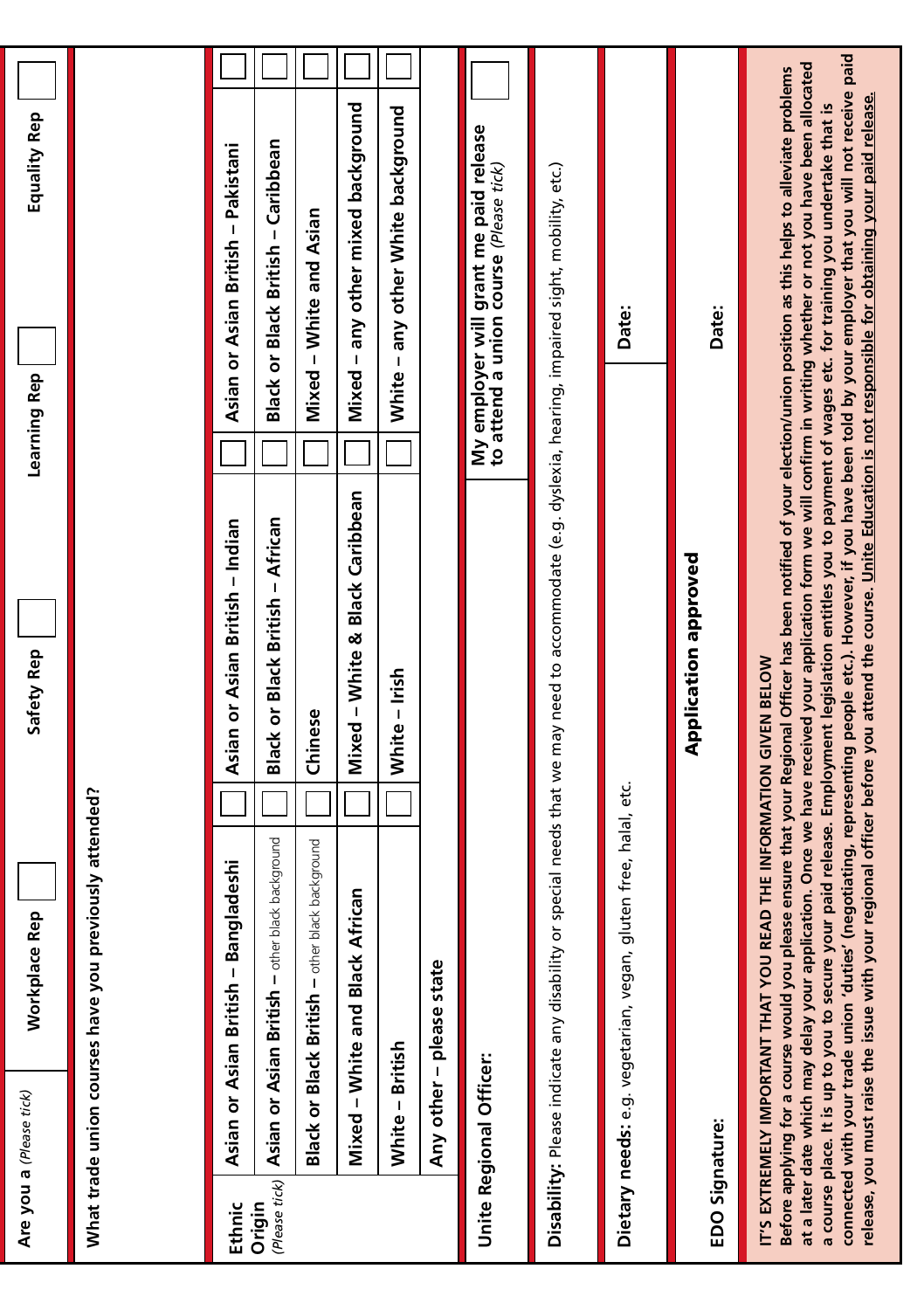**Send your completed application form to:**

**NEYH Education Unite the union 2nd Floor Riverside House 7 Canal Wharf Leeds LS11 5AS**

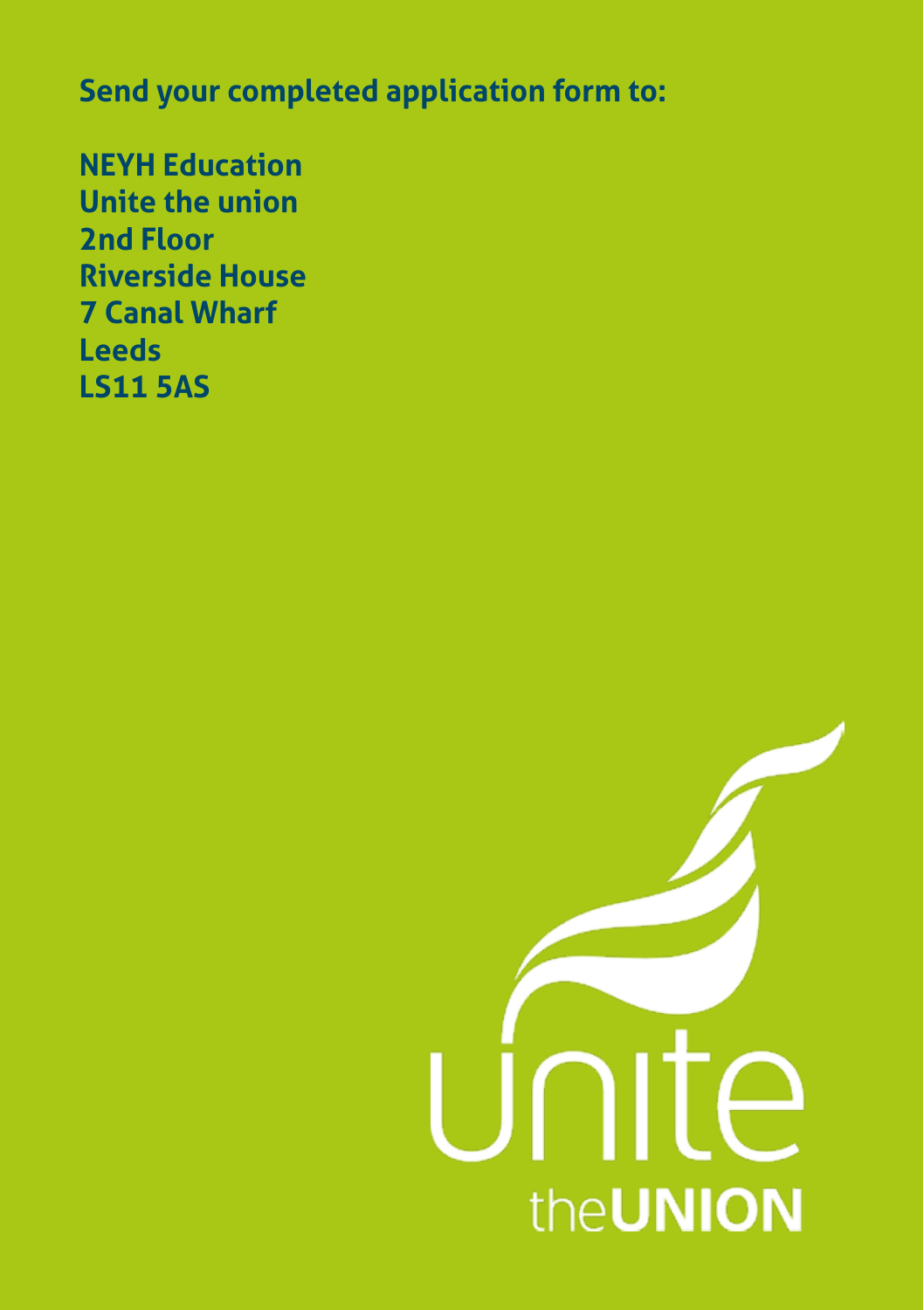### **Health & Safety Reps Stage Two**

### **Who should attend?**

This course is designed as follow on training for those Health & Safety reps that have completed the New Reps Induction. The course is designed to enhance your skills in a wide range of safety related topics including advanced risk assessment, accident and incident investigation, COSHH, LEV and manual handling.

### **What will I learn?**

The course covers a number of topics to advance some of your key skills in your role as a Unite Health & Safety Representative.

- Identifying hazards
- Identifying a range of health risks in the workplace
- Noise in the workplace
- RIDDOR Reporting
- Manual handling
- Understanding a full range of risk assessments and how they differ
- Accident investigation
- Interviewing skills
- COSHH legislation
- LEV legislation
- Incident management skills

### **Leeds**

# **Sheffield**

Tuesday 2nd Apr 2019 Tuesday 18th June 2019 Monday 16th Sept 2019 Monday 2nd Dec 2019 Monday 6th January 2020 Monday 23rd March 2020 12 Mondays

Thursday 4th Apr 2019 Thursday 20th June 2019 12 Thursdays<br>
Weds 18th Sept 2019 Weds 4th Dec 2019 12 Weds Weds 18th Sept 2019 Weds 4th Dec 2019 12 Weds Weds 15th Jan 2020 Weds 1st Apr 2020 12 Weds<br>
Weds 6th May 2020 Weds 22nd July 2020 12 Weds Weds 22nd July 2020 12 Weds

#### **START END PATTERN**

#### **START END PATTERN**

| 12 Tuesdays |
|-------------|
| 12 Mondave  |

- 
-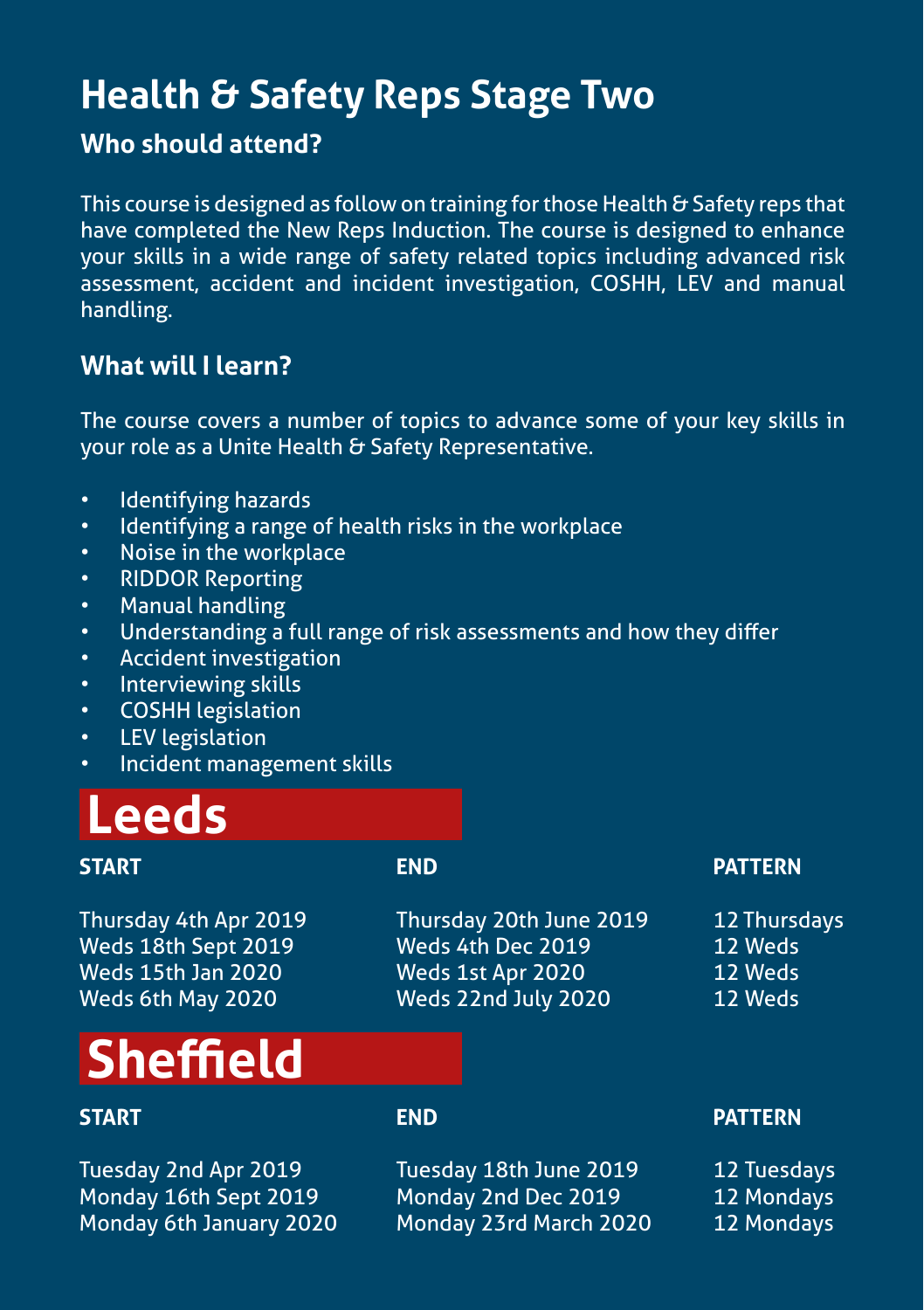### **Health & Safety Reps Stage Two**

# **Hull**

| <b>END</b>                                    | <b>PATTERN</b>            |
|-----------------------------------------------|---------------------------|
| Weds 4th Dec 2019<br>Weds 25th March 2020     | 12 Weds<br>12 Weds        |
|                                               |                           |
| <b>END</b>                                    | <b>PATTERN</b>            |
| Tuesday 3rd Dec 2019<br>Monday 27th July 2020 | 12 Tuesdays<br>12 Mondays |
|                                               |                           |
| <b>END</b>                                    | <b>PATTERN</b>            |
| Tuesday 7th July 2020                         | 12 Tuesdays               |
|                                               | Middlesbrough             |

### **Union Learning Reps Stage Two**

### **Who should attend?**

This course is designed as follow on training for those Union Learning reps that have completed the New Reps Induction. The course is designed to enhance your skills in supporting members to access learning opportunities. The course will also allow delegates to gain a level 3 award in education and training.



*Further dates for ULR stage 2 courses will be advertised to reps via email throughout the year and via the learnwithunite team. Please ensure your contact details are up to date to benefit from our regular education updates.*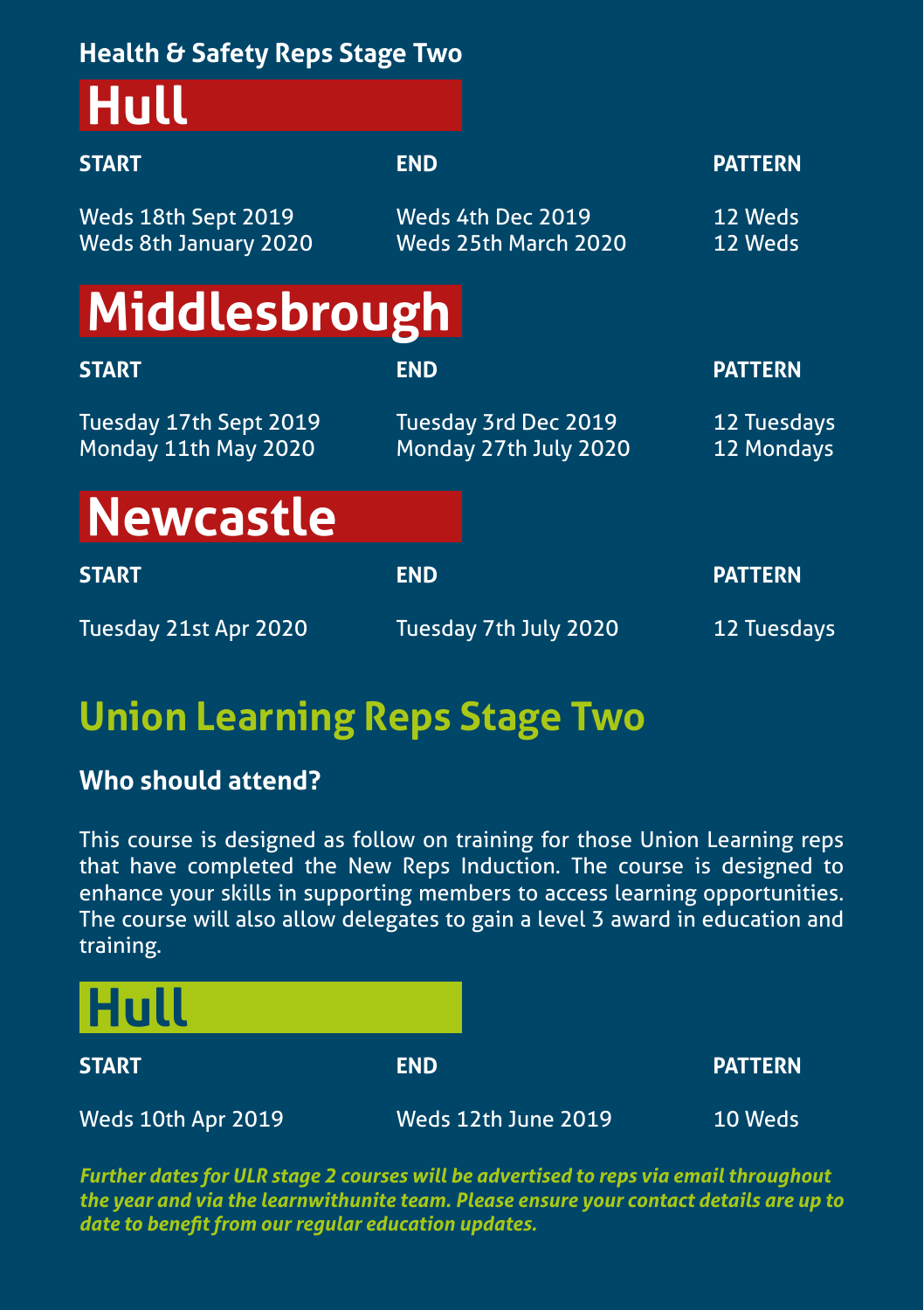### **Branch Secretary & Branch Officials**

This course is designed for those activists elected to branch positions of Chair, Secretary and Treasurer. It is designed to give you the skills to run your branch effectively, from running meetings, taking minutes to monitoring and reporting your branch finances.

| <b>Leeds</b>                                                                                   |                                                                                                 |                                                        |
|------------------------------------------------------------------------------------------------|-------------------------------------------------------------------------------------------------|--------------------------------------------------------|
| <b>START</b>                                                                                   | <b>END</b>                                                                                      | <b>PATTERN</b>                                         |
| Tuesday 16th July 2019<br>Thursday 7th Nov 2019<br>Monday 6th Apr 2020<br>Monday 1st June 2020 | Thursday 18th July 2019<br>Thursday 21st Nov 2019<br>Weds 8th Apr 2020<br>Monday 15th June 2020 | 3 day block<br>3 Thursdays<br>3 day block<br>3 Mondays |
| Sheffield                                                                                      |                                                                                                 |                                                        |
| Monday 8th July 2019<br>Weds 6th Nov 2019<br>Thursday 9th Jan 2020<br>Monday 6th July 2020     | Weds 10th July 2019<br>Weds 20th Nov 2019<br>Thursday 23rd Jan 2020<br>Weds 8th July 2020       | 3 day block<br>3 Weds<br>3 Thursdays<br>3 day block    |
| <b>Hull</b>                                                                                    |                                                                                                 |                                                        |
| Thursday 24th Oct 2019<br>Tuesday 4th Feb 2020<br>Weds 3rd June 2020                           | Thursday 7th Nov 2019<br>Tuesday 18th Feb 2020<br>Weds 17th June 2020                           | 3 Thursdays<br>3 Tuesdays<br>3 Weds                    |
| Middlesbrough                                                                                  |                                                                                                 |                                                        |
| Monday 1st July 2019<br>Weds 9th Oct 2019<br>Tuesday 12th May 2020                             | Weds 3rd July 2019<br><b>Weds 23rd Oct 2019</b><br>Thursday 14th May 2020                       | 3 day block<br>3 Weds<br>3 day block                   |
| <b>Newcastle</b>                                                                               |                                                                                                 |                                                        |
| Tuesday 10th March 2020                                                                        | Tuesday 24th March 2020                                                                         | 3 Tuesdays                                             |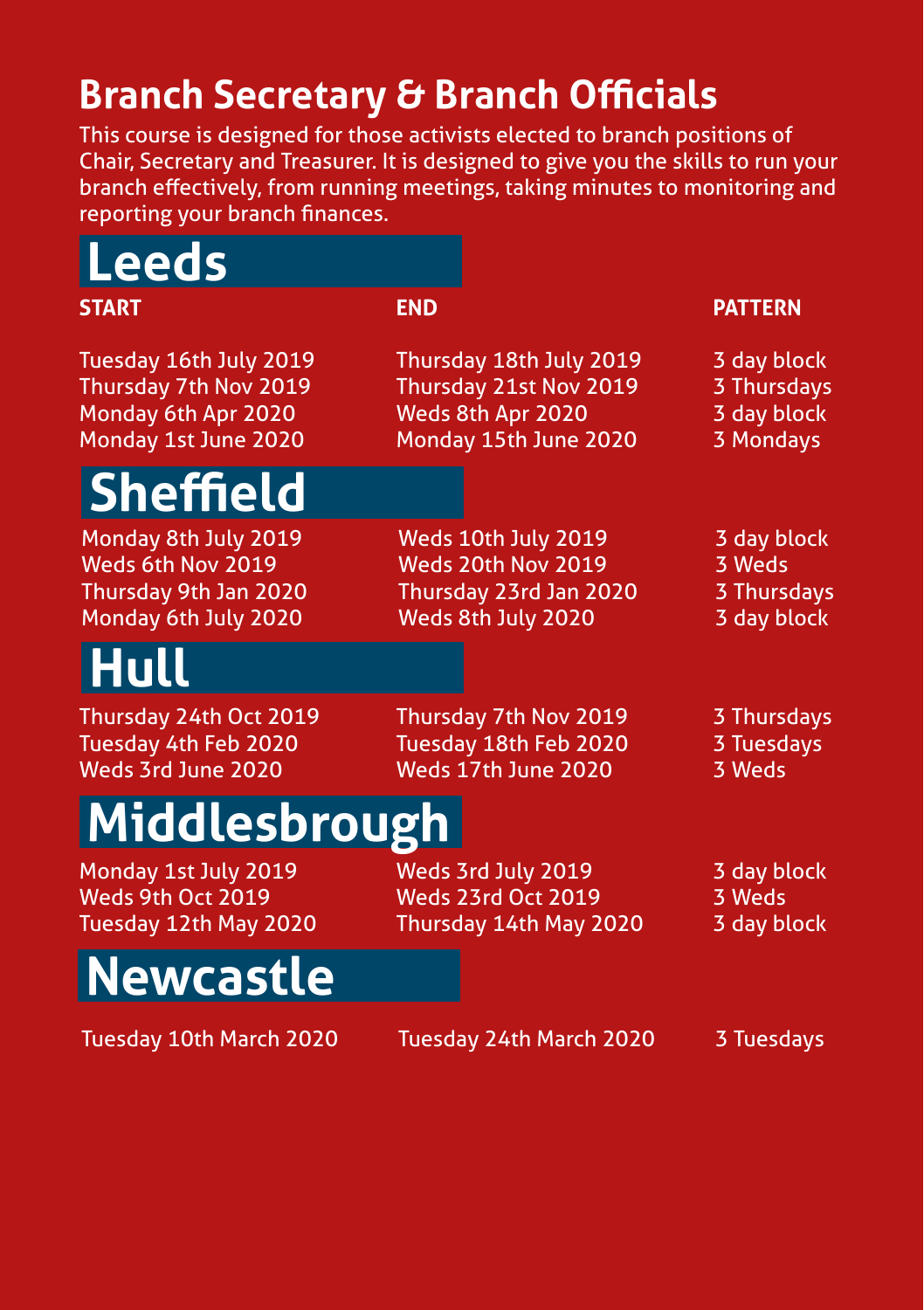### **Pensions Stage One**

This course is designed for all elected representatives who have an interest in, or a role as, a pensions representative on behalf of their members at work.



### **Pre-Retirement Seminar**

This course is designed for all Unite members or activists who are wishing to plan for retirement. This free seminar will help you begin to plan for just that. It covers a wide range of topics such as your pension, savings, benefits including state pension and many other things



*Further dates for seminars will be advertised to reps via email throughout the year. Please ensure your contact details are up to date to benefit from our regular education updates.*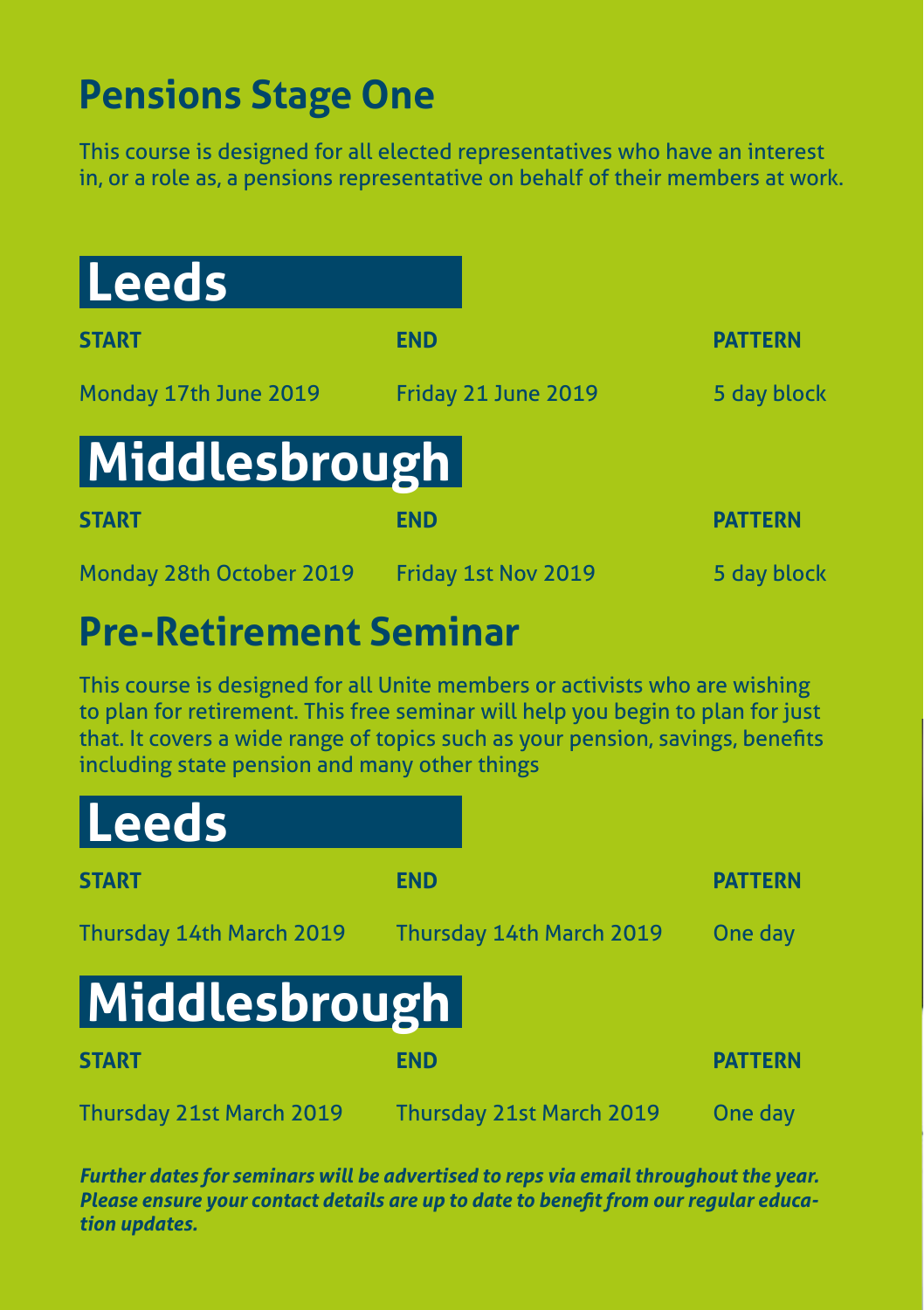### **Legal Clinics**

The clinics are designed to keep elected representatives up to date with changes in employment law, legal practices, health and safety, and other key legislative changes that affect your members.

Monday 24th June 2019 (World after Brexit)

#### **Dates**

## **Leeds Middlesbrough**

#### **Dates**

Thursday 20th June 2019

September 2019 (Employment Workers' Rights Bill)

December 2019 (Annual Round Up)

Late January 2020 Late March 2020

(World after Brexit)

September 2019 (Employment Workers' Rights Bill)

December 2019 (Annual Round Up)

Late January 2020 Late March 2020

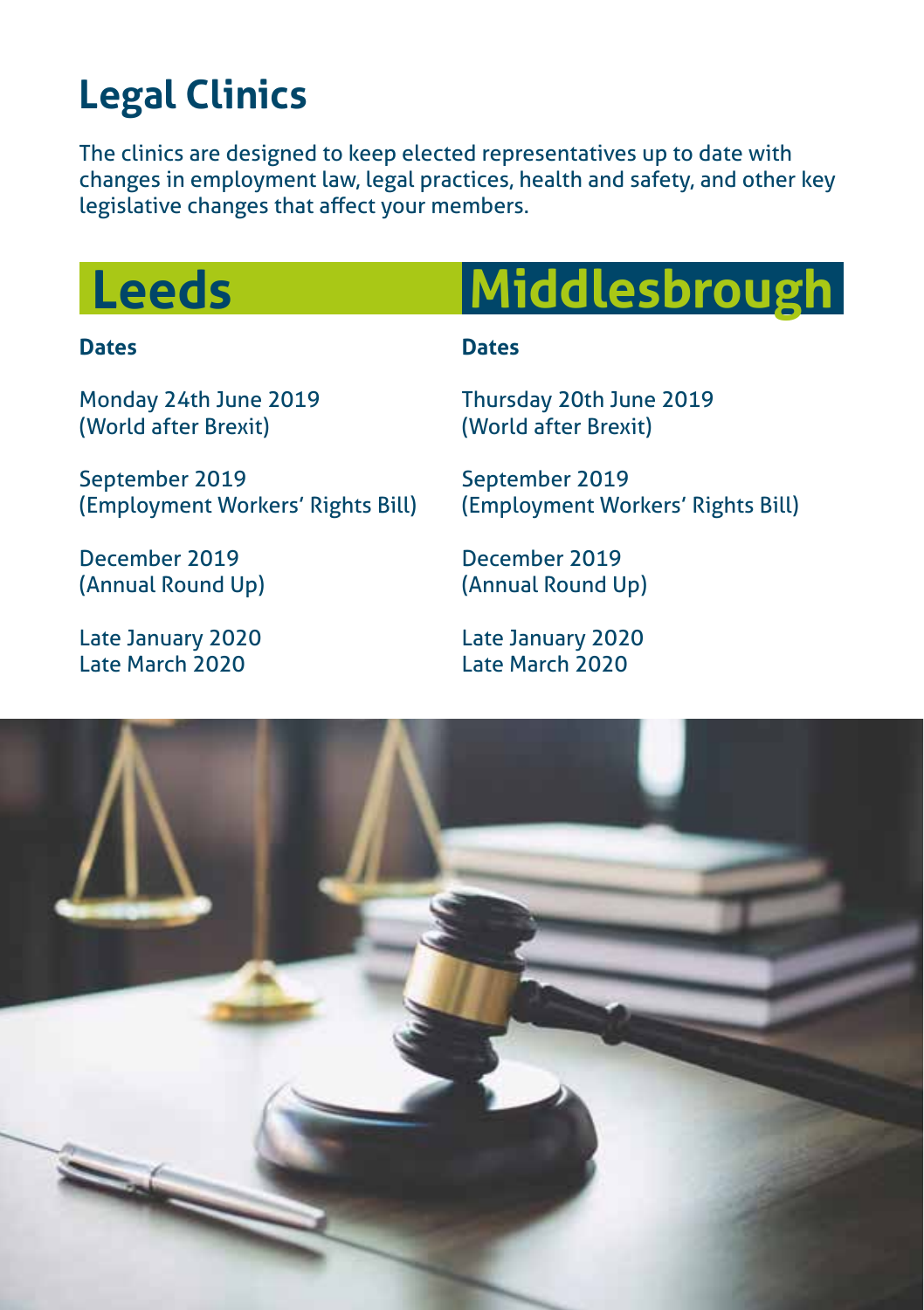*"Apart from the knowledge gained, my training has furthered my understanding of a world outside of my own, the origins of the Trade Union Movement and its direction for the future"*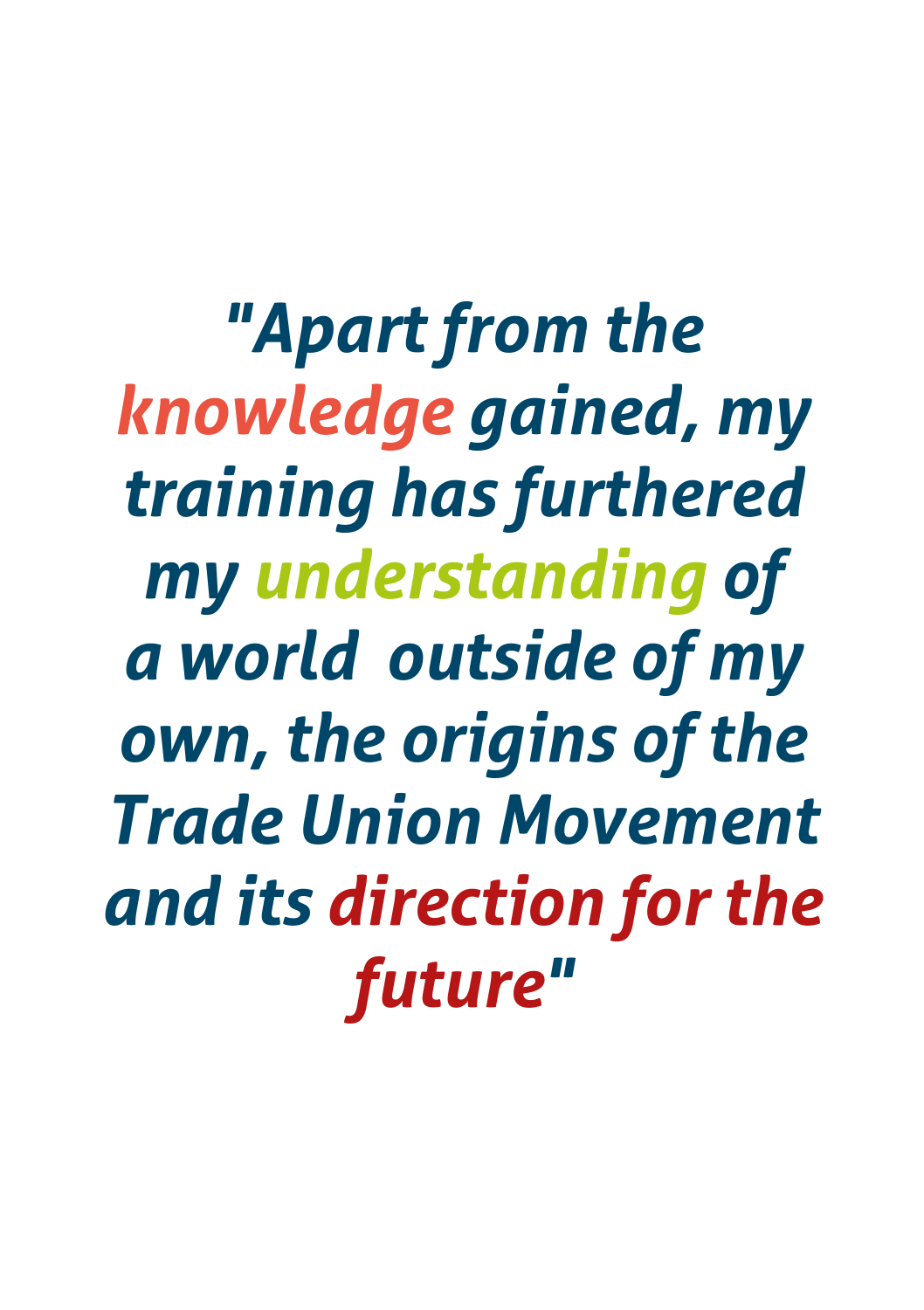### **Mental Health Awareness**

This course is designed to introduce the topics of stress, anxiety and mental ill health.

**Leeds**

### **Dates**

Monday 15th July 2019 Thursday 19th September 2019 Friday 24th January 2020 Thursday 26th March 2020 Monday 22nd June 2020

# **Middlesbrough**

#### **Dates**

Monday 8th July 2019 Thursday 10th October 2019 Monday 16th March 2020 Tuesday 23rd June 2020

# **Sheffield**

### **Dates**

### **Dates**

Monday 1st July 2019 Wednesday 2nd October 2019 Wednesday 4th March 2020 Monday 15th June 2020

Tuesday 3rd March 2020 Wednesday 24th June 2020

**Newcastle**

### **Hull**

### **Dates**

Tuesday 2nd July 2019 Thursday 17th October 2019 Tuesday 28th January 2020 Monday 11th May 2020

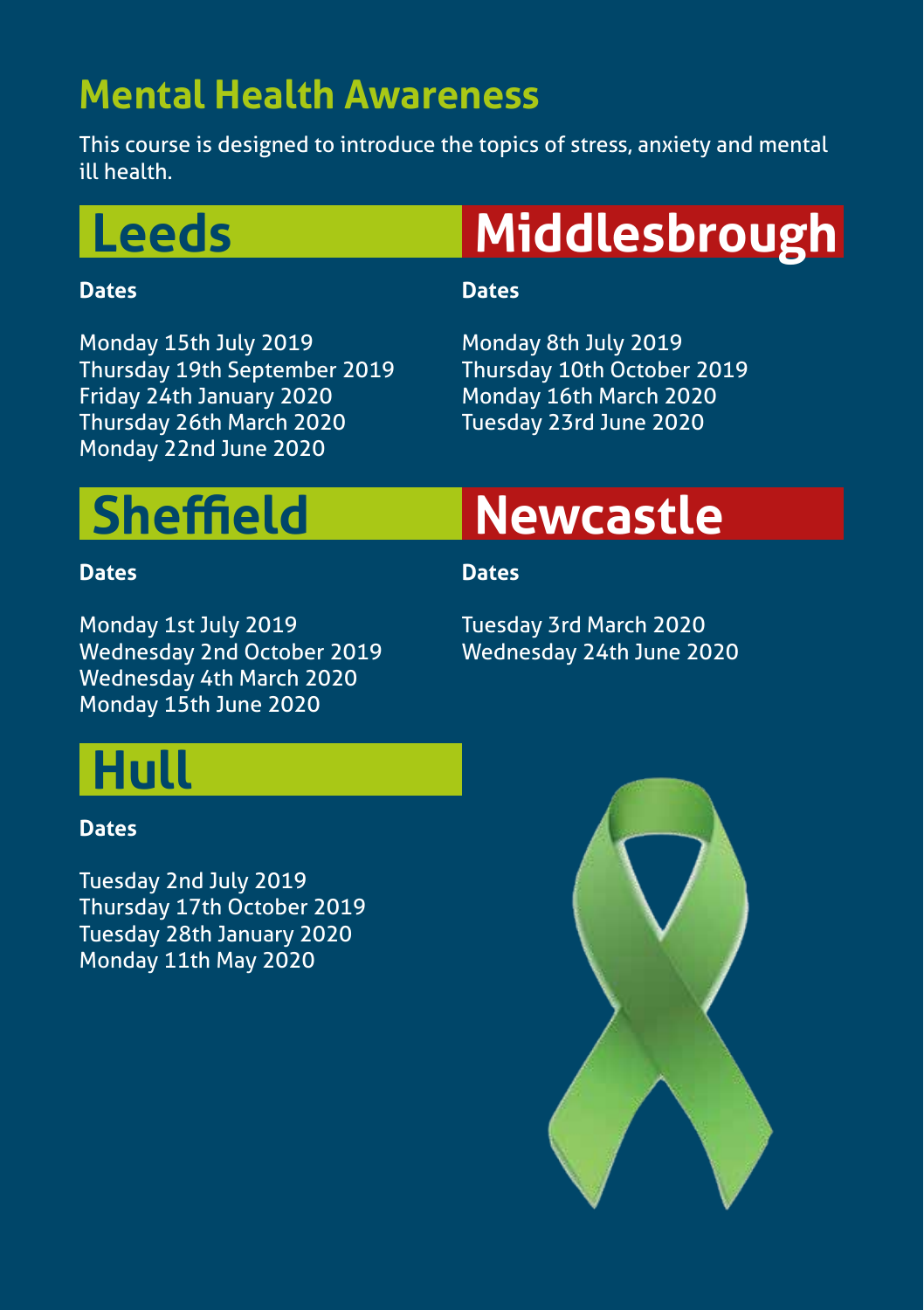### **Mental Health First Aider Course**

This course is open to those representatives who have completed the one day Mental Health Awareness course. Through this course you will gain valuable knowledge and skills that will enable you to identify the early signs of mental ill health, provide help to prevent mental ill health from getting worse and recover more quickly, and reduce the stigma of mental health problems.

| <b>Leeds</b>                                                                 | Middlesbrough                                                           |
|------------------------------------------------------------------------------|-------------------------------------------------------------------------|
| <b>Dates</b>                                                                 | <b>Dates</b>                                                            |
| 12th - 13th March 2019<br>9th - 10th December 2019<br>14th - 15th April 2020 | 8th - 9th April 2019<br>27th - 28th November 2019<br>6th - 7th May 2020 |
| <b>Sheffield</b>                                                             | Newcastle                                                               |
| <b>Datas</b>                                                                 | Natoc                                                                   |

#### **Dates**

**Dates** 

3rd - 4th December 2019 6th - 7th April 2020

4th - 5th March 2019 1st - 2nd July 2020

### **Hull**

### **Dates**

25th - 26th March 2019 16th - 17th December 2019 23rd - 24th March 2020



**In Partnership withFOCUS DAY TRAINING**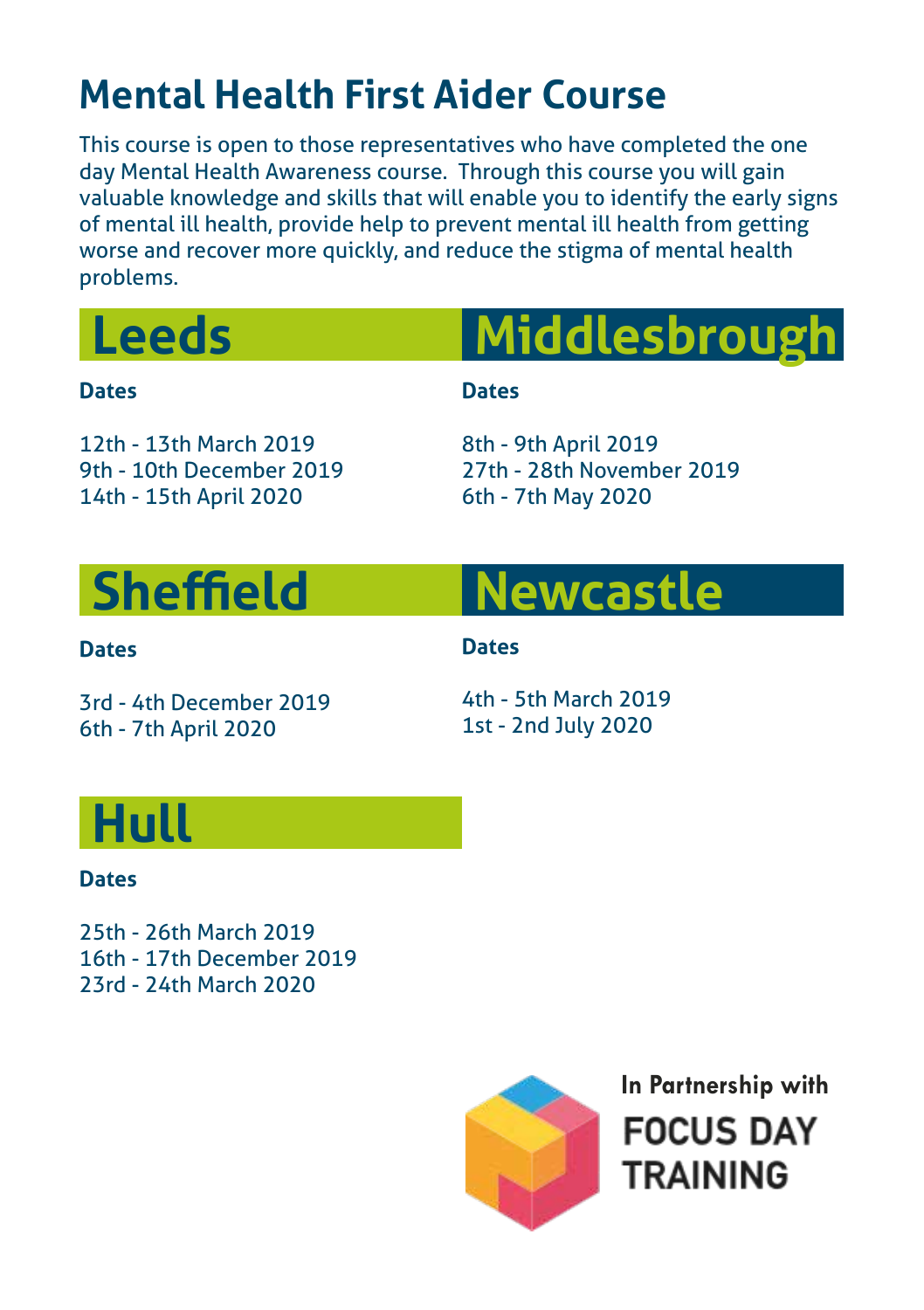#### Leeds

Due to the renovation of the Regional Office, venues will be allocated In Leeds for each course and communicated directly to delegates in their comfirmation paperwork.

#### Leeds Regional Office

2nd Floor, Riverside House 7 Canal Wharf Leeds LS11 5AS Tel: 0113 236 4830

#### District offices

Hull Anchor House Silvester Street HU1 3HA Tel: 01482 420 308

Grimsby New Oxford House Osborne Street Grimsby DN31 1EY Tel: 01472 355 421

Sheffield Sovereign Court 300 Barrow Road **Sheffield** S9 1JQ Tel: 0114 321 0702

Middlesbrough Fry Street Middlesbrough TS1 1HA Tel: 01642 242 314

Newcastle John Dobson Street Newcastle upon Tyne NE1 8TW Tel: 0191 300 2107